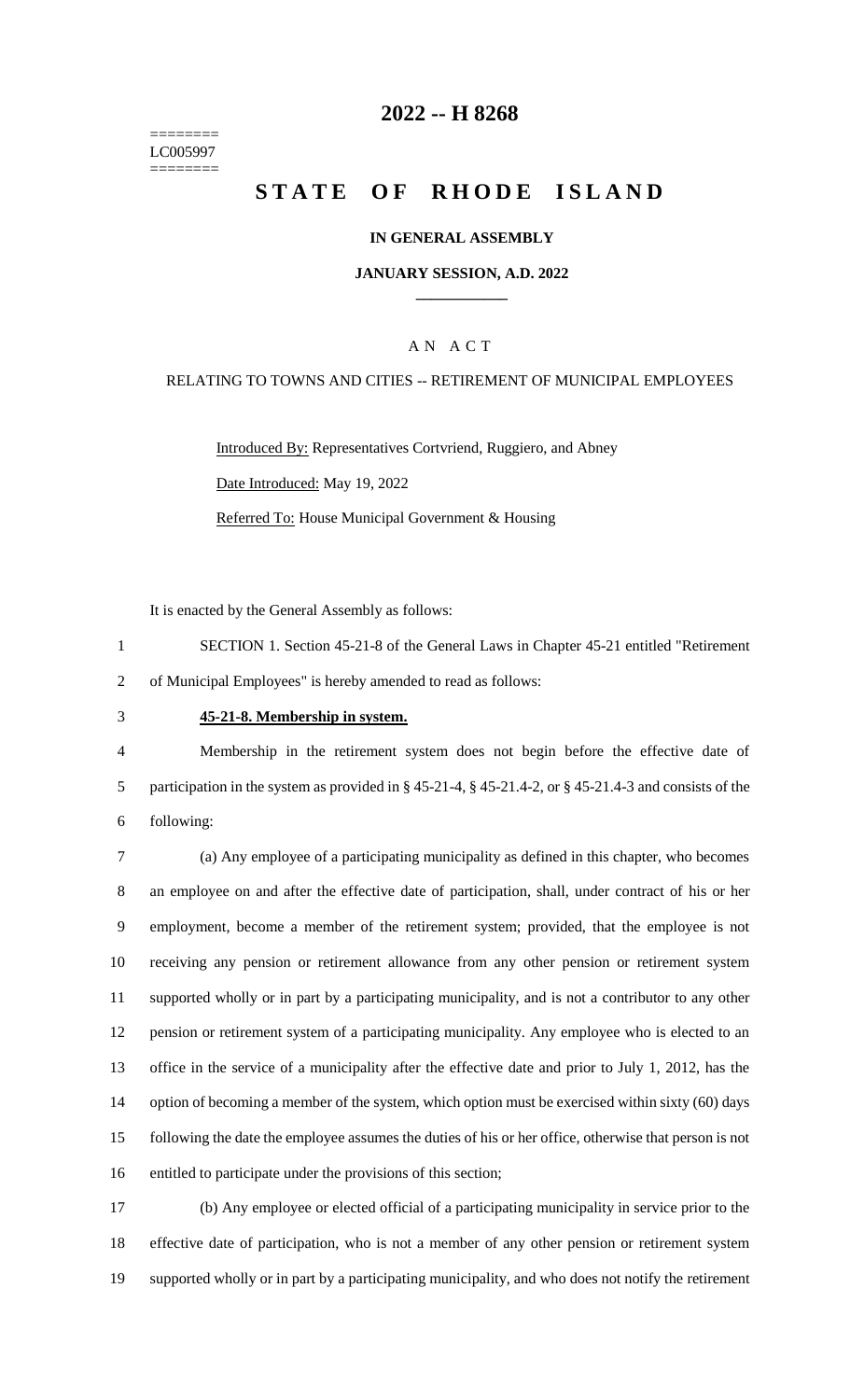1 board in writing before the expiration of sixty (60) days from the effective date of participation that he or she does not wish to join the system, shall automatically become a member; and

 (c) Any employee of a participating municipality in service prior to the effective date of participation, who is a member of any other pension or retirement system supported wholly or in part by a participating municipality on the effective date of participation of their municipality, who then or thereafter makes written application to join this system, and waives and renounces all accrued rights and benefits of any other pension or retirement system supported wholly or in part by a participating municipality, becomes a member of this retirement system and shall not be required to make contribution under any other pension or retirement system of a participating municipality, anything to the contrary notwithstanding.

 (d) Notwithstanding the provisions of this section, present firefighters employed by the town of Johnston shall establish a pension plan separate from the state of Rhode Island retirement system. If the town of Johnston is thirty (30) days or more late on employer or employee contributions to the pension plan, the auditor general is authorized to redirect any Johnston funds to cover the shortfall or to deduct that amount from any moneys due the town from the state for any purpose other than for education. Disability determinations of present firefighters shall be made by the state retirement board, subject to the provisions of § 45-21-19, at the town of Johnston's expense. All new firefighters hired by the town of Johnston shall become members of the state retirement system.

 (e) Notwithstanding the provisions of this section, any city of Cranston employees who are presently members of Teamsters Local Union No. 251, hired between the dates of July 1, 2005, and June 30, 2010, inclusive, and who are currently members of the retirement system established by this chapter may opt out of said retirement system and choose to enroll in a defined contribution plan (i.e., a 403(b) plan or equivalent thereof) established by the city of Cranston.

 (f) Notwithstanding the provisions of this section, any city of Cranston employees who are presently members of the Laborers International Union of North America Local 1322 hired between the dates of July 1, 2008, and June 30, 2013, inclusive, and who are currently members of the retirement system established by this chapter may opt out of said retirement system and choose to enroll in a defined contribution plan (i.e., a 403(b) plan or equivalent thereof) established by the city of Cranston.

 (g) Notwithstanding the provisions of this section, any city of Cranston employees who will be members of Teamsters Local Union No. 251, hired after June 30, 2010, shall be enrolled in a defined contribution plan (i.e., a 403(b) plan or equivalent thereof) established by the city of Cranston and shall not be a member of the retirement system established by this chapter.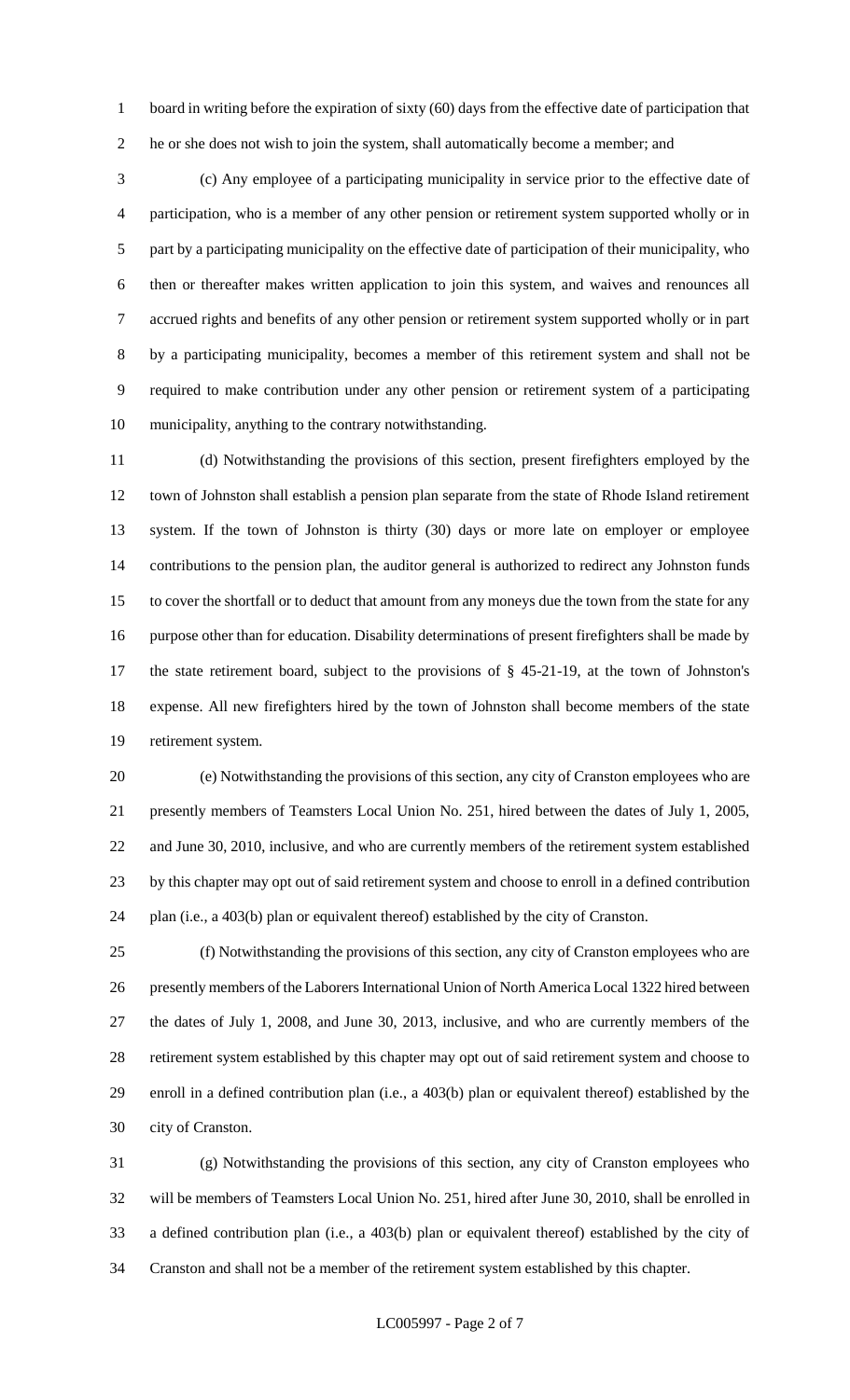(h) Notwithstanding the provisions of this section, any city of Cranston employees who are presently members of the Laborers International Union of North America Local 1322 hired after April 23, 2013, shall be enrolled in a defined contribution plan (i.e., 403(b) plan or equivalent thereof) established by the city of Cranston and shall not be a member of the retirement system established by this chapter.

 (i) Notwithstanding the provisions of this section, any city of Cranston employees defined in subsections (e) and (f) of this section shall be precluded from purchase of service credit for time served on or after July 1, 2010, while participating in the defined contribution plan (i.e., a 403(b) plan or equivalent thereof) established by the city of Cranston should the member cease employment with the city of Cranston or Teamsters Local Union No. 251 and re-enter the system with another participating employer who has accepted the provisions as defined, in § 45-21-4.

 (j) Notwithstanding the provisions of this section, any town of Middletown employees, who will be members of the Teamsters Local Union No. 251 bargaining unit, hired after June 30, 14 2012, and who are not at the time of hire active members of the retirement system established by 15 this chapter and who were never active members of the retirement system established by this 16 chapter, and any town of Middletown employees who are employed as full-time civilian 17 dispatchers, hired after June 30, 2012, and who are not at the time of hire active members of the 18 retirement system established by this chapter and who were never active members of the retirement 19 system established by this chapter, and any town of Middletown employees who are not affiliated 20 with any recognized collective bargaining representative or union hired after June 30, 2012, and 21 who are not at the time of hire active members of the retirement system established by this chapter 22 and who were never active members of the retirement system established by this chapter, shall be enrolled in a defined contribution plan (i.e., a 403(b) plan or equivalent thereof) established by the town of Middletown and shall not be members of the retirement system established by this chapter. Said town of Middletown employees defined herein shall be precluded from the purchase of service credit for time served on or after July 1, 2012, while participating in the defined contribution plan (i.e., a 403(b) plan or equivalent thereof) established by the town of Middletown should the member cease employment with the town of Middletown or in the Teamsters Local Union No. 251 bargaining unit and re-enter the system with any participating employer who has accepted the provisions as defined in § 45-21-4. Any town of Middletown employees hired after June 30, 2022, who are at the time of hire active members of the retirement system established by this chapter or 32 who were previously active members of the retirement system established by this chapter shall 33 remain as such active members or shall be re-instated as active members, as the case may be, and 34 shall not be enrolled in a defined contribution plan (i.e., a 403(b) plan or equivalent thereof)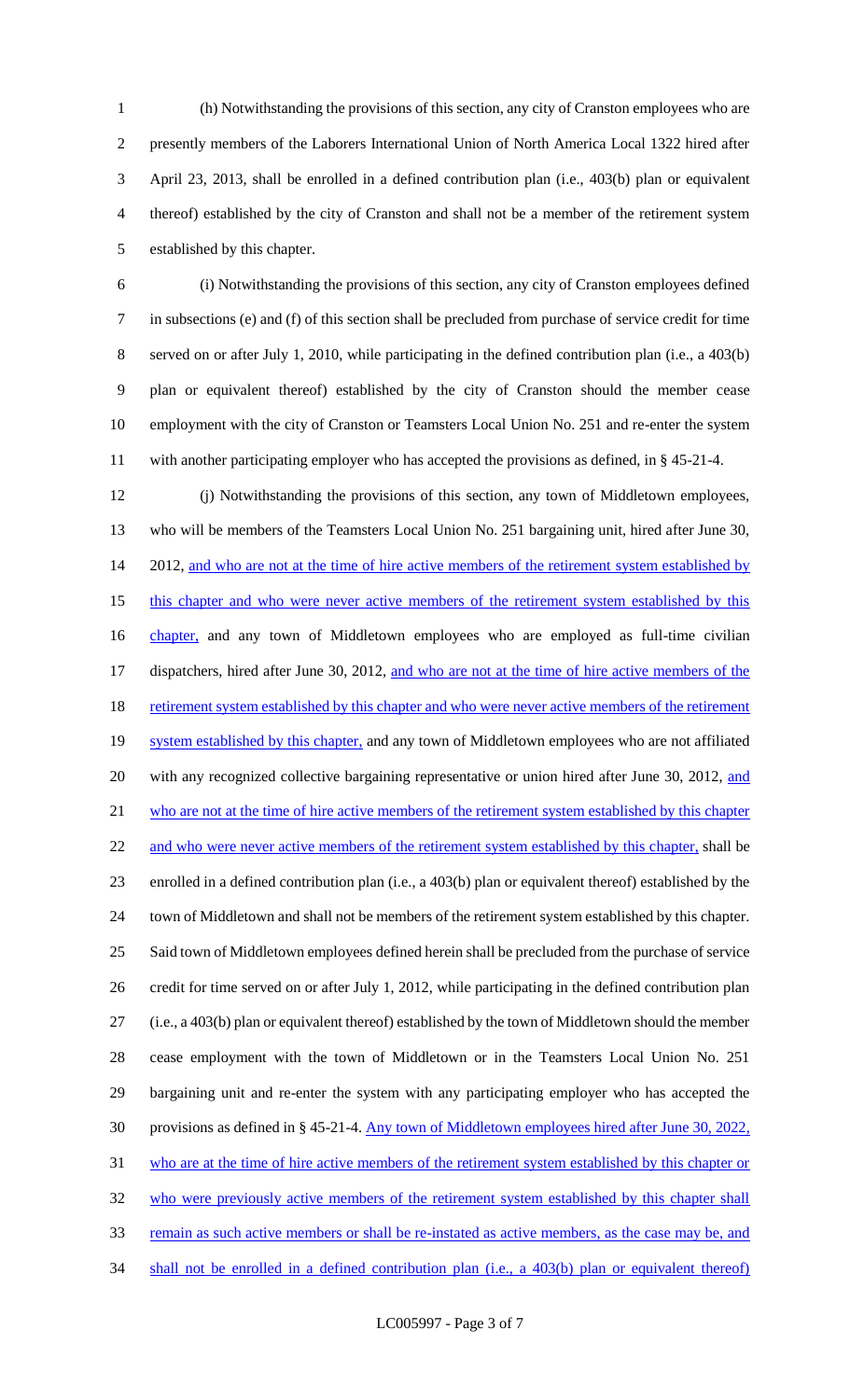established by the town of Middletown. Moreover, any town of Middletown employee who was at 2 the time of hire an active member of the retirement system established by this chapter or who was previously an active member of the retirement system established by this chapter, but who was forced to become or remain an inactive member by virtue of their having been hired by the town 5 of Middletown at a time when such was required by law, may (by December 31, 2022, and not thereafter) request in writing to be dis-enrolled from the town of Middletown's defined contribution plan and to have their contributions refunded to them; to be reinstated as an active member of the retirement system established by this chapter; and to be allowed to purchase service credit for their service while participating in Middletown's defined contribution plan (notwithstanding the 10 preclusion provided above in this subsection), which request, if timely made, shall be allowed. To 11 be clear, persons reinstated under the terms of this section as active members of the retirement 12 system established by this chapter shall be reinstated only with such service credits, if any, as they 13 may have earned or purchased in accordance with the law and are thereafter subject to all laws and 14 rules otherwise applicable to active members. (k) Notwithstanding the provisions of this section, any town of Middletown employees, who will be members of the Middletown Municipal Employees Association NEARI Local 869 17 bargaining unit hired after June 30, 2012, and who are not at the time of hire active members of the 18 retirement system established by this chapter and who were never active members of the retirement 19 system established by this chapter, shall be enrolled in a defined contribution plan (i.e., a 403(b) plan or equivalent thereof) established by the town of Middletown and shall not be members of the retirement system established by this chapter. Said town of Middletown employees defined herein shall be precluded from the purchase of service credit for time served on or after July 1, 2012, while participating in the defined contribution plan (i.e., a 403(b) plan or equivalent thereof) established by the town of Middletown should the member cease employment with the town of Middletown or in the Middletown Municipal Employees Association NEARI Local 869 bargaining unit and re- enter the system with any participating employer who has accepted the provisions as defined in § 45-21-4. Any town of Middletown employees hired after June 30, 2022, who are at the time of hire 28 active members of the retirement system established by this chapter or who were previously active 29 members of the retirement system established by this chapter shall remain as such active members or shall be re-instated as active members, as the case may be, and shall not be enrolled in a defined contribution plan (i.e., a 403(b) plan or equivalent thereof) established by the town of Middletown. 32 Moreover, any town of Middletown employee who was at the time of hire an active member of the retirement system established by this chapter or who was previously an active member of the

34 retirement system established by this chapter, but who was forced to become or remain an inactive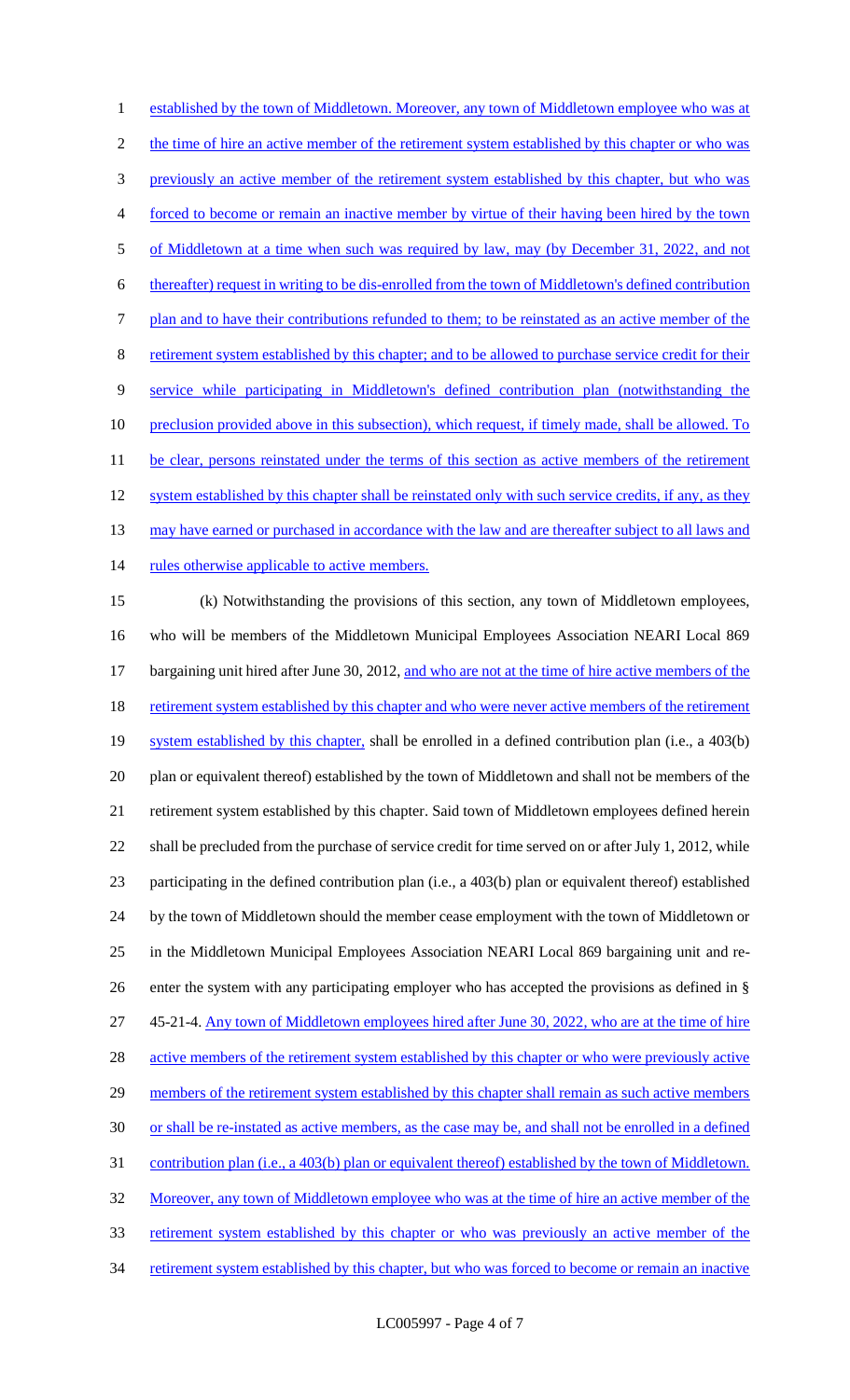1 member by virtue of their having been hired by the town of Middletown at a time when such was required by law, may (by December 31, 2022, and not thereafter) request in writing to be disenrolled from the town of Middletown's defined contribution plan and to have their contributions refunded to them; to be reinstated as an active member of the retirement system established by this chapter; and to be allowed to purchase service credit for their service while participating in Middletown's defined contribution plan (notwithstanding the preclusion provided above in this subsection), which request, if timely made, shall be allowed. To be clear, persons reinstated under the terms of this section as active members of the retirement system established by this chapter shall be reinstated only with such service credits, if any, as they may have earned or purchased in 10 accordance with the law and are thereafter subject to all laws and rules otherwise applicable to 11 active members.

 (l) Notwithstanding the provisions of this section, any Cranston public school employees who will be members of National Association of Government Employees (NAGE), Local RI-153, hired after June 30, 2012, shall be enrolled in a defined contribution plan (i.e., a 401(a) plan or equivalent thereof) established by the Cranston school department and shall not be a member of the retirement system established by this chapter.

 (m) Notwithstanding the provisions of this section, any Cranston public school employees defined in subsection (l) shall be precluded from the purchase of service credit for time served on or after July 1, 2012, while participating in the defined contribution plan (i.e., a 401(a) plan or equivalent thereof) established by the Cranston public schools should the member cease employment with the Cranston public schools or National Association of Government Employees (NAGE), Local RI-153 and re-enter the system with another participating employer who has accepted the provisions as defined in § 45-21-4.

 (n) Notwithstanding the provisions of this section, the chief of police for the city of Cranston who was hired on or about September 2014, shall be enrolled in a defined contribution plan (i.e., 401(a) plan or any equivalent thereof) established by the city of Cranston, and shall not be a member of the retirement system established by this chapter.

 (o) Notwithstanding the provisions of this section, any town of Middletown employees, 29 who will be members of the Middletown Fraternal Order of Police, Lodge #21, and hired as full- time police officers after June 30, 2021, shall be enrolled in a defined contribution plan (i.e., a 401(a) plan or equivalent thereof) established by the town of Middletown and shall not be members of the retirement system established by this chapter. Said town of Middletown employees defined herein shall be precluded from the purchase of service credit for time served on or after July 1, 34 2021, while participating in the defined contribution plan (i.e., a 401(a) plan or equivalent thereof)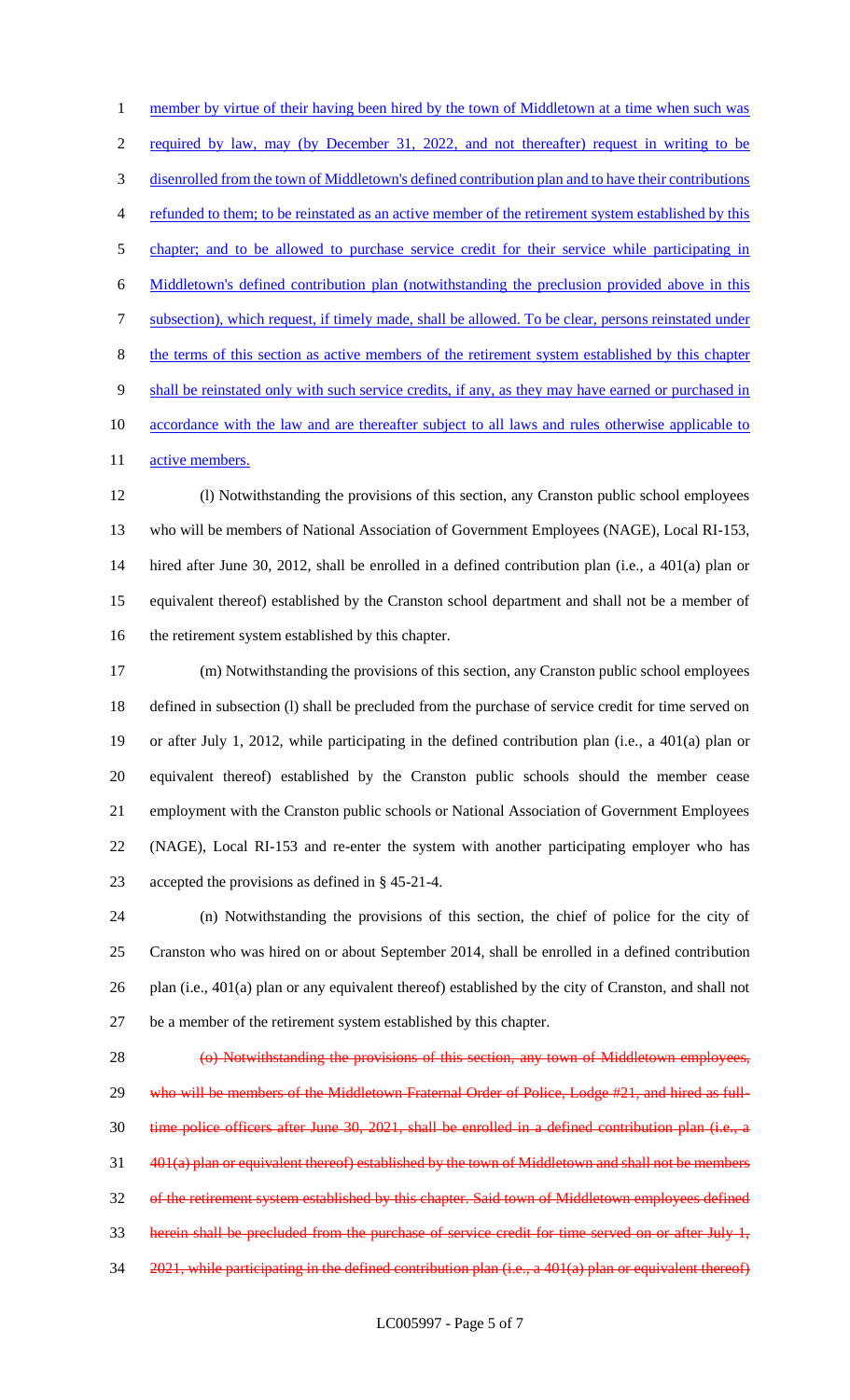- 1 established by the town of Middletown, should the member cease employment with the town of
- 2 Middletown or in the Middletown Fraternal Order of Police, Lodge #21 bargaining unit and re-
- 3 enter the system with any participating employer who has accepted the provisions as defined in §
- 4 45-21-4.
- 5 SECTION 2. This act shall take effect upon passage.

 $=$ LC005997 ========